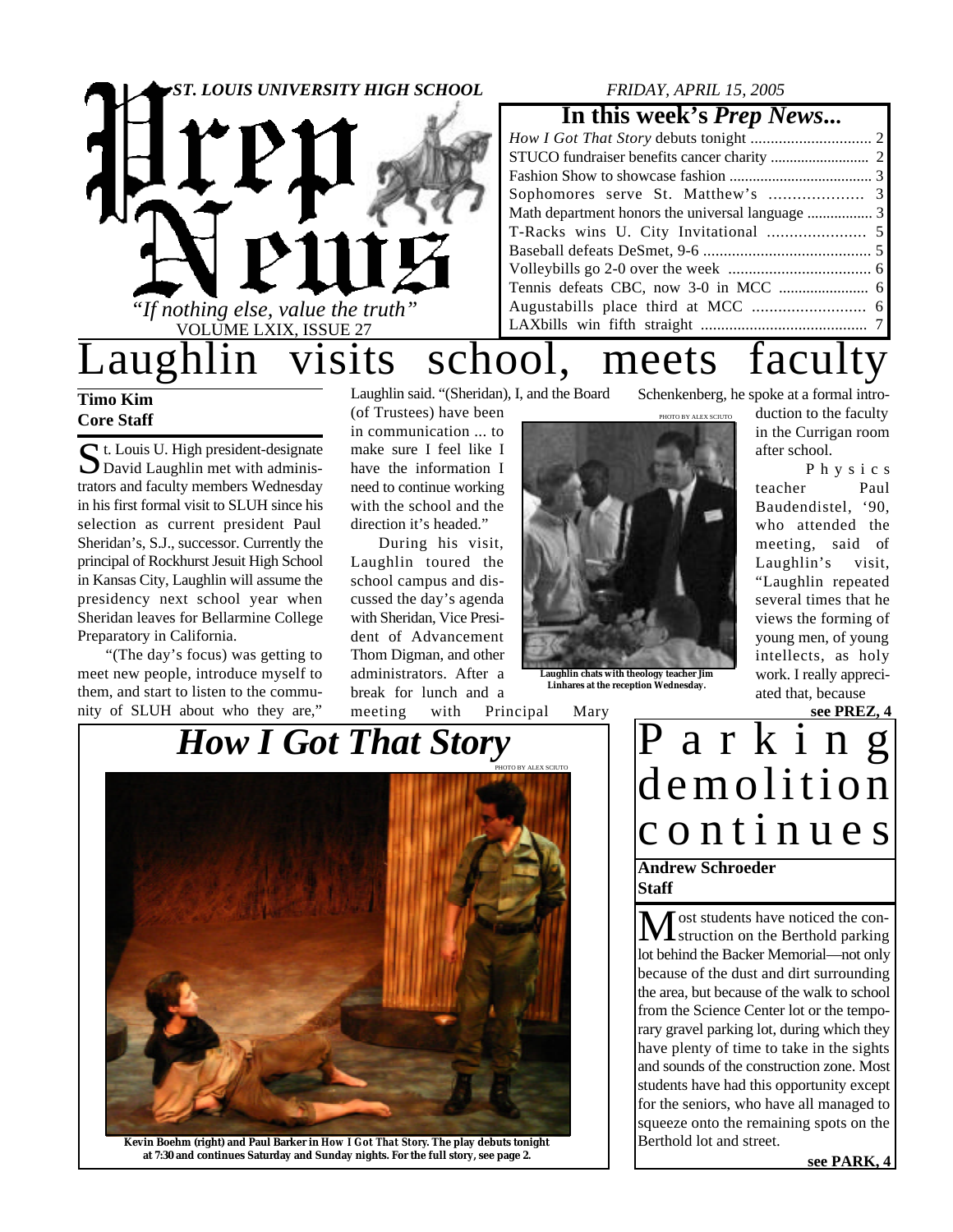## **2** April 15, 2005 **News** Dauphin Players' *How I Got That Story*debuts tonight

### **Eric Durban Staff**

C apping off their '04-'05 theatrical<br>
C season, the St. Louis U. High Dauapping off their '04-'05 theatrical phin Players will present Amlin Gray's *How I Got That Story*, a dark comedy based on experiences in the Vietnam War, Friday through Sunday at 7:30 p.m.

 Theater teacher Kathryn Whitaker will direct the production, which follows a war reporter (senior Paul Barker). The other seven members of the production, all seniors, play 21 different characters; each senior has multiple responsibilities. Considering the intensity of the subject, the production has been a challenge.

"It's a great show to watch, but it has been tricky to pull off," Barker said.

In fifteen different scenes, the play touches on topics ranging from teenage prostitution to foul-mouthed GI's, making the production not suitable for a younger audience.

Because of the small cast and the 82 chair studio seating on the stage, Whitaker hopes to take advantage of "our most precious theatrical asset ... the imagination."

Whitaker has added images of the war in the background to give the set "a little more depth." Since the Vietnam War was the first televised war, the slides give the play a "stronger historical context," she says.

Because of the current conflict in Iraq, Whitaker believes the production will have a different feel. "I think the play is timely, considering war is something that has been

on everyone's mind," Whitaker commented.

For the first time in her SLUH career, Whitaker is putting on a production with a cast of all seniors.

Besides Barker, the other seniors are Kevin Becvar, Joey Mooney, Marty Wilhelm, Jack Buthod, Kevin Boehm, Dave King, and Joe Locastro.

"It just kind of worked out that way, but it is nice to have a final senior production," said Whitaker.

Barker likes having classmates by his side. "The trust is already there, and it makes it a little more fun," Barker said.

*How I Got That Story* opens tonight and runs through Sunday with a showtime of 7:30 p.m. Tickets are \$5 in advance and \$6 at the door.

# sponsors Friends of Kids with Cancer

## **Jim Santel Reporter**

S tudents could be seen wearing hats<br>or stickers throughout the school on  $\bigcup$  or stickers throughout the school on Tuesday as part of this year's Student Council's Spring Fling fundraiser, which is supporting the charity Friends of Kids With Cancer.

According to its official brochure, Friends of Kids With Cancer seeks to "raise money to improve the quality of life for children with cancer." This is the third year that the proceeds from the Spring fundraiser have gone to Friends of Kids With Cancer.

Students were encouraged to pay the two dollars necessary to buy a Hats On sticker to be allowed to wear a hat during school. Collection began on Monday, with a largely lackluster student response.

"(STUCO) decided that this year, we would charge two dollars as opposed to the one dollar (charged) in the past. We didn't think it would be a problem," STUCO moderator Brock Kesterson stated. "But for some reason, the response of the students was one of, 'Oh, we have to give two dollars.' We had to remind (the students) that (the money) was going to a good cause."

An announcement made over the PA system by Vice Principal for Student Affairs H. Eric Clark on Monday reprimanding the student body for the low support of the fundraiser seemed to have the desired motivational effects on students. "I'm glad (Clark made the announcement), because the response (this week) was great," Kesterson said.

Both Kesterson and STUCO president Joe Eggleston emphasized the fact that the hat day's main purpose was to raise awareness among the student body about the fundraiser, which continues until the Spring Fling carnival on April 23.

"Wearing a hat is not the important thing. The important thing is wearing the hat to realize where the money is going to, that it's going to a good cause," said Kesterson.

According to Kesterson, the total amount raised as of Wednesday was about \$1,200, a sum which will be bolstered by funds from the Spring Fling carnival.

 However, the donation stemming from the carnival funds may be less than in years past. Eggleston said, "We didn't have the winter mixer, and so we need the money because right now (STUCO) is in a bit of debt. But we're going to give what we can from the carnival to Hats On."

"We thought (Friends of Kids With Cancer) was a worthy (charity) because so many people have family members or friends who have cancer, so people are generally really enthusiastic about it," Eggleston concluded.

## **Quote o' the Week**

"The inherent vice of capitalism is the unequal sharing of blessings; the inherent virtue of communism is the equal sharing of miseries."

*—*Winston Churchill

## **Announcement**

Junior Steve Beck's red Ford Explorer was hit last week in the parking lot. Anyone with information pertaining to the unidentified driver should call Steve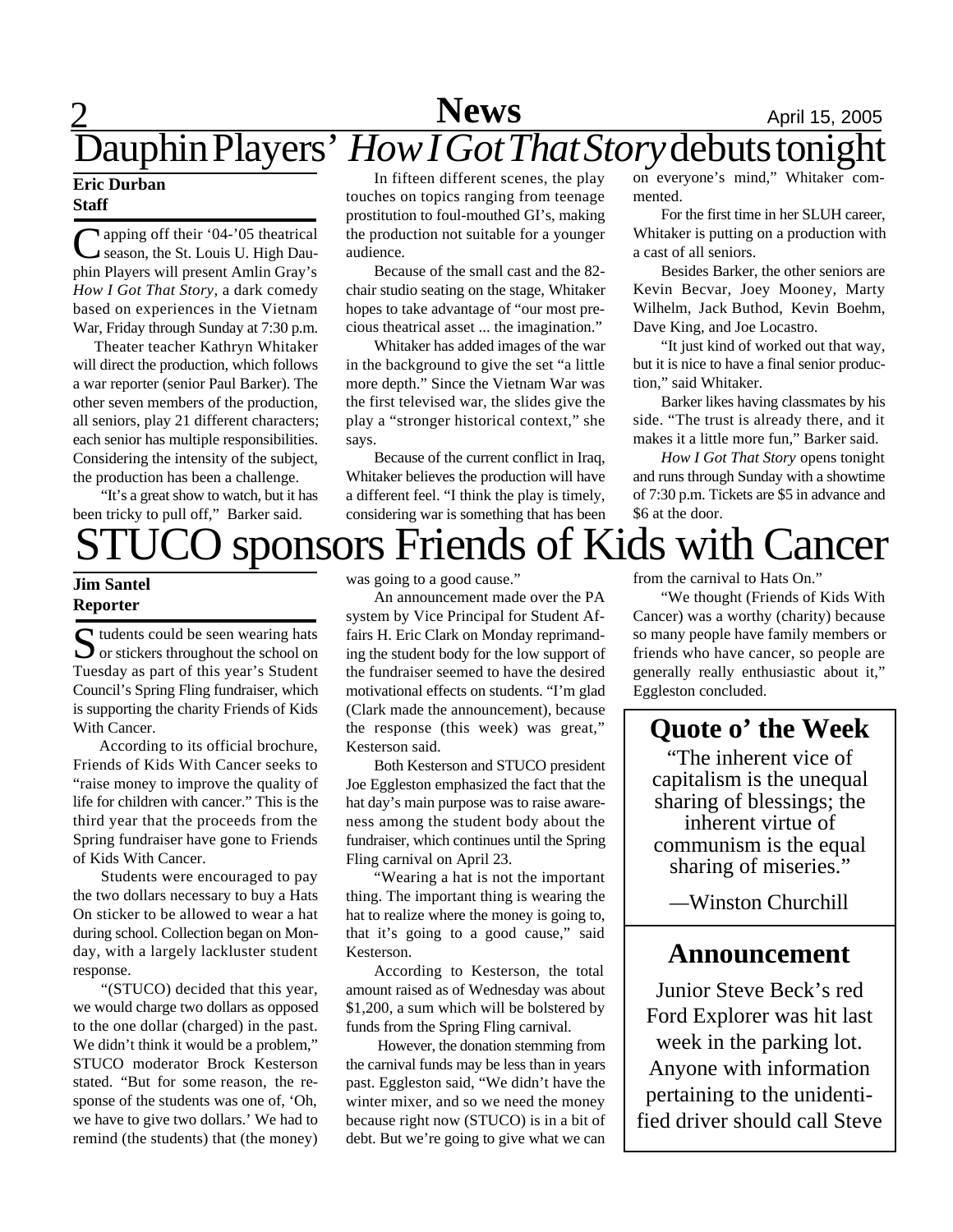# April 15, 2005 **News** 3 Mothers' Club and Jazz Band team up for fashion show

### **Tim Malecek Staff**

F or most students, the transformation from winter to spring marks the beginning of spring sports, the baseball season, and the final rigor of AP coursework. However, for St. Louis U. High mothers, spring brings SLUH's annual fashion show, chaired this year by Kim Bosch and Ann Rice.

This year's fashion show, themed "Steppin' Out…" is an "evening of fashion and musical theater," said Rice. The fashion show is not a fundraiser, but instead, is designed to be a "fun evening for the moms of SLUH and a big 'thank you' to all the senior moms who did anything for SLUH and their sons," explained Rice.

The SLUH Jazz Band and the *Music Man* quartet—consisting of sophmore Alex Indelicato, juniors Mike Moramarco and Nick Dennis, and senior Dave King will entertain guests during cocktails and dinner. Junior Jim Schaeffer will provide piano accompaniment during the fashion show, while mother Julie Probst will serve as the Master of Ceremonies.

SLUH seniors and their mothers will model most of the clothes, which come from Talbot's men's, women's, and children's departments. The fashion show has seen a decided increase in senior participants and has some mothers and sons even wearing costumes donated by STAGES, a theater in Kirkwood.

In addition, SLUH faculty will join the models and strut their stuff, to the delight of seniors. Rice said, "We have some infamous SLUH faces, including Dr. (Mary) Schenkenberg, Mr. (Eric) Clark, Mr. (Tom) Becvar, Mrs. (Rosemary) Queathem, and Mr. (Craig) Hannick and his four daughters."

The fashion show will include cocktails, dinner, a Pot O' Gold, and raffles. "Roses With Rewards" will give attendees the opportunity to purchase a rose and possibly win different prize baskets if a basket's number matches the number on the rose.

"Everyone's doing a great job, and it's coming together great," said Bosch.

Rice added, "We have had an awful lot of fun, and an enormous number of moms have helped us through it."

Both Rice and Bosch emphasize that people can still make reservations for the fashion show on Monday, April 18 at the Chase Park Plaza. Cocktails begin at 6:00 p.m. and the show begins at 8:00 p.m. Tickets are \$40 each. To make reservations, contact Patti Beck at (314)849-5921.

# Sophomores participate in day of service

## **Tim Nesmith Reporter**

Sixty-two St. Louis U. High sopho-<br>
Simores donated their morning last Sat-**M** mores donated their morning last Saturday to their community.

"I don't have time to do normal community service, so (the day of service) is an opportunity I am very excited to take advantage of," said sophomore Andrew Mueth, who volunteered at St. Matthew's Parish in the city.

Mueth and his fellow sophomores congregated at 8:30 a.m. in SLUH's chapel for a brief meeting and Bible reading from Pastoral Director Tim Chik. After the meeting the students divided into two groups. Twenty students remained at SLUH to package and deliver excess SLUH computers to a nonprofit organization that refurbishes old computers and gives them to people who need them, such as hospitalized children.

The second group of students boarded buses and headed to St. Matthew's Parish. When the students arrived at St. Matthew's, they were greeted and directed by Steve Hutchinson, who broke the students into four groups and directed each to a specific location in order to do a certain job.

Mueth and the group he was in were directed to the parish parking lot, which was covered with glass and mulch. Their job was to sweep and rake the lot.

The overall feeling from those who attended was that the day was a success, and that people will attend the day of service next year as well.

There were, however, 197 sophomores who did not attend. Many students felt that the day of service was not well advertised and that they didn't know about it far enough ahead of time. Others knew, but, like the track team, had prior commitments. Tom Nagel, who did not attend the day of service, said, "I heard it was a lot of fun, and I will probably attend next year."

# Math department celebrates National Math Awareness week

## **John Taaffe Reporter**

The math department organized a new<br>contest this week in honor of Na-The math department organized a new tional Math Awareness week.

To honor the math department and students' efforts towards math, department teachers have created a five-problem contest for this week.

Math teacher Jean Elliott, who organized the contest, described it as, "A problem a day for the students to complete." Students at all four levels are invited to participate, and can do up to all five problems. According to Elliott, the contest materialized when, "A bunch of us (math teachers) were sitting around last Friday."

The prize for the correct entries, you may ask? "Girl Scout cookies," said Elliott, adding, "but the math department already ate all the Thin Mints."

Once all the entries are turned in today, the winners will be announced. You can find the problems for Friday in the math department window.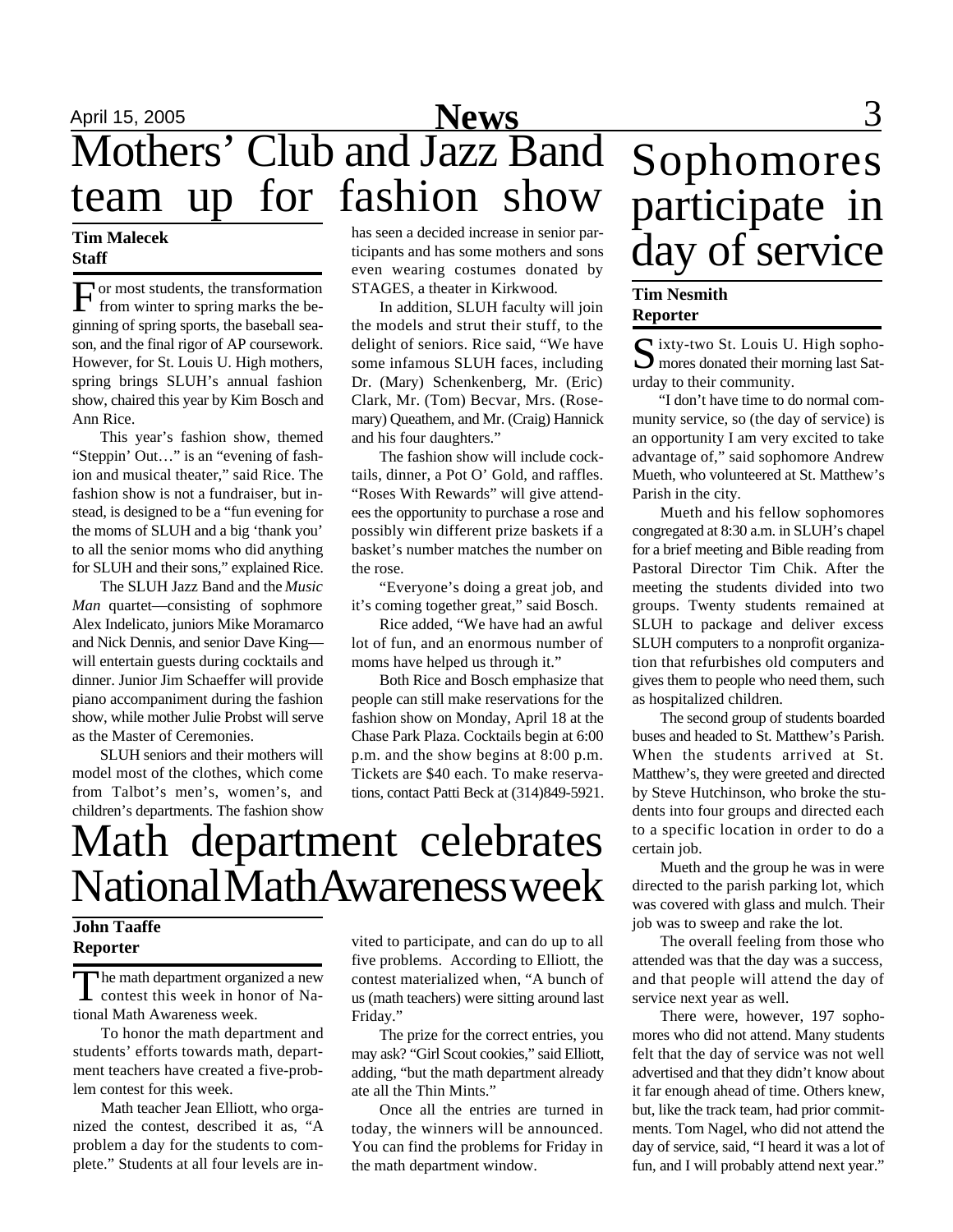## 4 **News** April 15, 2005 R<sub>K</sub>

The Berthold parking lot actually lost 60 more spaces than originally planned, which "made things a bit tighter than we would have liked," Director of Facilities Patrick Zarrick said. "But we were able to get all of the seniors inside the fenced area," he added.

The juniors have been affected the most by last week's loss of 180 spaces. They have been moved to the temporary gravel parking lot directly across from the Science Center Boulevard, which holds about 70 cars. The overflow juniors have joined the sophomores, parking on the south Science Center lot.

"The demolition process took about a month longer than we thought, which was probably a good thing from a parking standpoint, because the longer that went, the more we were able to maintain the size of the old lot," Zarrick said. The monthlong delay has also allowed the St. Louis weather to warm up so that students can now walk to and from school quite comfortably.

So far, the parking predicament has been working out well, except for a few minor glitches.

According to Zarrick, one problem is that "there have been numerous SLUH cars parking on Berthold in front of the Valley Farms building. We're asking that students let the Science Center Staff park there," he said.

Zarrick wants to avoid problems with the Science Center that may result if students continue to park there, and said that "(they) just feel it's safer and more secure to have the students on the lot than on the street."

The other hitch in the new parking strategy is that "the juniors are having a difficult time pulling out with the senior flow coming down Berthold," Zarrick said.

To combat this problem, Zarrick and Director of Security Charlie Clark ask that the seniors turn right onto the Science Center Boulevard when exiting the parking lot and then go right or left on Oakland from there. This will allow the juniors to turn left out of the gravel lot onto Berthold

(from 1) without delay and then go to Macklind to turn right or left. Finally, the juniors and sophomores on the Science Center lot will exit through the back of that parking lot toward Manchester and Wise Ave. Zarrick endorsed this solution and said, "We'll be able to get three lines of traffic that don't intersect and hopefully expedite the flow out."

> The current construction site will eventually be part of the new soccer and baseball fields provided by this phase of Vision 2000.

> After all of the demolition is complete, "we'll be working on (grading) for the next month and a half." All of that dirt (from the parking lot) is going to be moved down throughout the (future soccer and baseball) fields," Zarrick said. Then, according to Zarrick, they will be "starting the installation process of storm sewers underground."

> The baseball field and the track that will circle the soccer field will be done in plenty of time for next season. However, the soccer field will not be ready for the fall, but this is not certain.

> "We may make up some time in the concrete work," Zarrick said, which would allow the field to be ready for the first game.

> "Our goal is to get some soccer play on the new field (this fall)," he finished.

Aside from the playing fields, the current phase of Vision 2000 will turn the temporary gravel parking lot into a sort of "plaza turnaround" according to Zarrick. It will serve as a pick-up and drop-off place for students. The new student parking lot will be located where the south Science Center lot is now, but it will be much larger to accommodate all SLUH drivers.

Zarrick continues to stress the importance of carpooling, not only for school every day, but also for special events. "Senior Follies and Spring Fling traditionally bring very, very large crowds, and any kind of carpooling that can be done for those events would be helpful. We are going to have a parking issue with those kinds of events," Zarrick said.

## PREZ

### (from 1)

(teachers) don't spend (their) days here thinking of grading lab reports as holy work. ... The face of the school has changed a lot over the last ten or 15 years, but I don't think the mission has changed. I think the president's job, ultimately, is to foster Jesuit education, and it sounds like (Laughlin) is the right man for the job."

Laughlin's discussions with SLUH administrators throughout the day also touched on the schedule for the transition period for his new job.

Digman said, "Nothing has been finalized yet, but the broad outline is first and foremost (Laughlin) wants to complete and close down his relationship with Rockhurst ... and then about the first week of August, he will start to really work into next year."

After a break in the afternoon, Laughlin returned to SLUH to finish his visit with a reception for board members and notable donors to the school.

Although the brevity of his visit did not allow for an introduction to students, Laughlin did meet informally with several students during his talks to administrators around the school.

Freshman Rob Amerson, who met briefly with Laughlin in the main office shortly before Laughlin's meeting in the Currigan room, said, "At first, I did not know (Laughlin) was the president. I thought he was just some guy waiting in the office because he was so young. Then (Schenkenberg) introduced me to him. I was shocked, but he was very funny ... and just comfortable to be around."

On the visit and his impression of SLUH, Laughlin said, "Every school has a different culture, but I saw right away ... just watching the students walk the hallways, talk with one another, and interact with their teachers, there's a kind of maturity (at SLUH) that you would expect to see from people who are motivated to learn."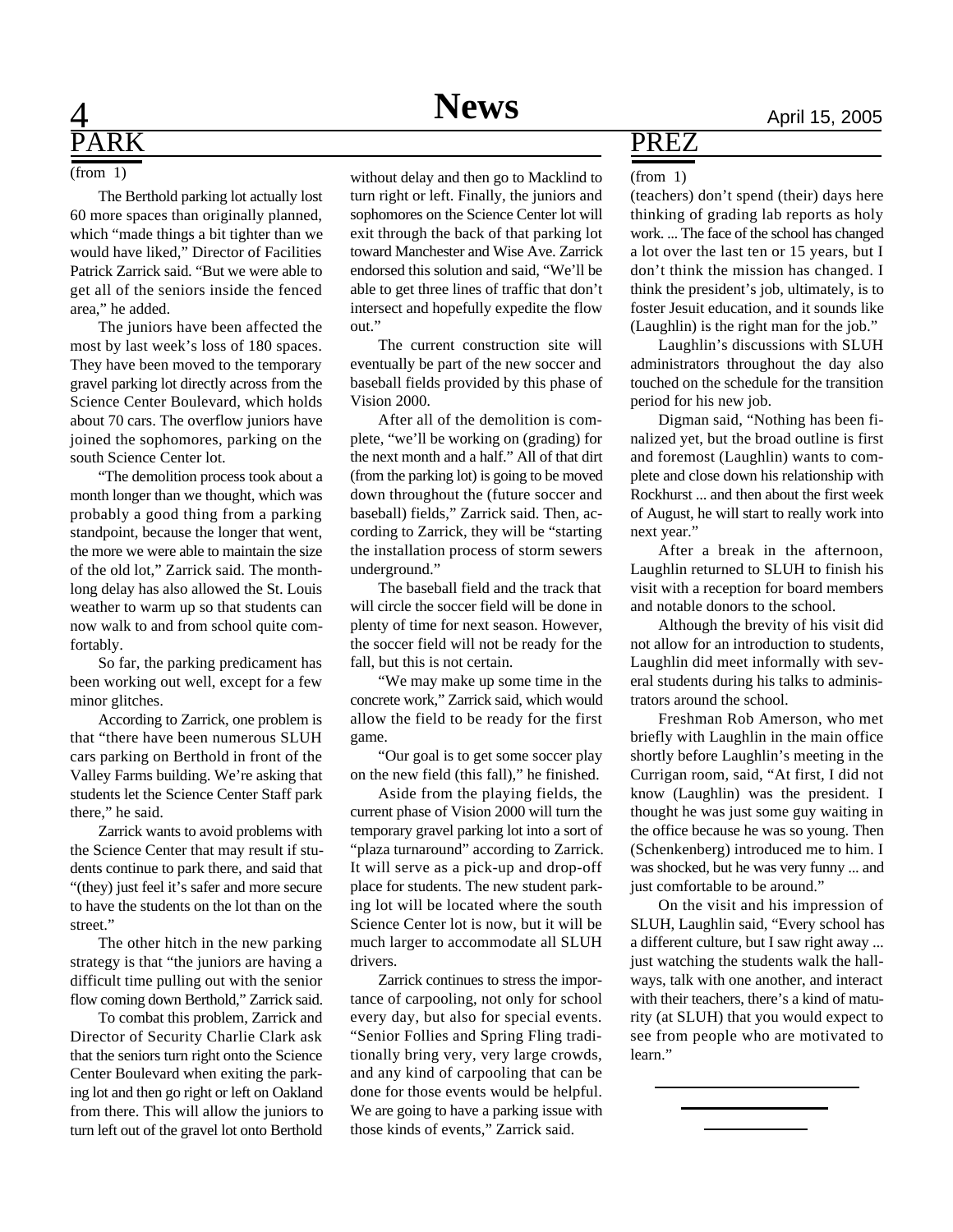## April 15, 2005 **Sports** 5 Track and Field takes first at U. City Invi **Sports**

## **Henry Samson Reporter**

**Y** ou could call it a coming out party.<br>You could call it a legendary day in  $\boldsymbol{\mathcal{J}}$  ou could call it a coming out party. the Saint Louis U. High track history books. But for the blazing Jr. Bill tracksters, you might just want to call it a routine day, as the Sprintjogthrowbills took the U. City Invitational with 86 points, 5.5 ahead of second place finisher Marquette, who scored 80.5.

"U. City is definitely a major meet," said head coach Jim Linhares. "It's a meet that everyone in the area looks at to see who's tough."

Still riding on the wings of its Gateway Invitational victory, SLUH's goal was to "go in and win the meet," according to coach Tim Chik. A victory would be a vast improvement from the team's sixth place finish last year. However, a

number of top notch runners from Ladue and two area powerhouses, Marquette and Eureka, made that goal as challenging as it was tantalizing.

As usual for SLUH athletic teams, the meet was a thriller from the 10 a.m. start to the 7 p.m. finish. The varsity 4x800-meter relay team of seniors Pat Mannhard, John Kelly, and the Samson twin tandem of Charlie and Henry started out the day with a tough second place finish to Marquette with a season-best time of 8:16.22.

Charlie Samson ran a solid 1:59 anchor leg but could not hold off a surging Garret Jefferies from Marquette, who ran a 1:55 split and edged out Samson in the final stretch.

Immediately after the 4x800, junior rockets Paul Chaney and Stephen Simmons blistered down the home stretch in the 100-meter dash in 10.91 and 11.02

for first and second place respectively. After Chaney added a second place finish in the 400 and Simmons a third place finish in the 300 hurdles, the duo repeated their one-two punch in the 200, finishing first and second again. They provided a huge chunk of the team's much-needed points.

"This is truly a remarkable thing for two sprinters from the same team to go 1- 2 in the big sprint events," stated Linhares. He added, "I've never seen it, even at schools who have a long tradition of sprinting excellence."

**see RUNAROUND, 8** But you can't just win meets with sprints. Sophomore Niko Mafuli did not throw the discus to his potential, but heaved it 124-9 nonetheless for a seventh place finish. And junior big man Cliff Leek, who continues to throw the shot put better and better, pushed it out 45-9 to nab a third

## Doubleplaybills defeat DeSmet, 9-6 *MCC win snaps eight-game losing streak to Spartans*

## **Justin Rottger Reporter**

Existasy. Head coach Steve Nicollerat<br>
must have felt exhilarating joy last must have felt exhilarating joy last Thursday as his Jr. Bills defeated the DeSmet Spartans for the first time in four years. The Jr. Bills had lost eight straight previous matchups between the two teams.

The game was certainly a test for SLUH (5-2, 2-0 MCC), because its first conference game was played at DeSmet on a rather cold and windy April afternoon.

After the team managed only one hit in the first two innings, senior catcher Tony Molina singled in the top of the third; senior Dave Venker followed with a double to drive in Molina and cut the DeSmet lead in half, 2-1.

The SLUH bats then woke up in the fourth. Back-to-back singles by junior Jared Saeger and senior Mike Deelo and a walk by junior Nick Riganti set up Molina, who singled sharply to left field, plating two runs and bringing SLUH to within one run, 4-3.

Scoring continued in the fifth when SLUH took the lead for good. Senior Ryan Morgan reached base on a one-out walk and then stole second. Saeger then knocked Morgan in with an RBI single, making the score 4-4.

After Deelo smoked a ball to deep center field for a ground rule double, Riganti singled in two more runs, extending the SLUH lead to 6-3. DeSmet scored another run in the bottom of the fifth, but senior Ryan Morgan delivered a virtual knockout punch, blasting a pitch over the center field fence for a solo home run.

SLUH still had more coming, as Morgan slammed a stand-up triple and Saeger followed with his second RBI of the game on a single through the right side. The Jr. Bills added one more run in the top of the seventh on a sacrifice fly by Molina.

Molina finished the afternoon 3 for 3 with 3 RBIs, and SLUH cruised to a 9-5 victory and their first conference win of the season. Senior ace Matt Ikemeier pitched five innings and struck out two men, and Johnson nailed down the victory

with a save, throwing two scoreless innings of relief.

This is certainly a good start for SLUH, since they will try to prove to the rest of the MCC that they are a force to be reckoned with. As shown in this game, SLUH's bats will not go quietly.

The Jr. Bills justified this statement by showing no mercy whatsoever to visiting University City last Friday, winning 11-0. In what turned into a blowout early, SLUH scored one run in the first on a wild pitch, bringing home Venker, who had led off the inning with a dribbling single through the left side. Five more runs came home in the second, with RBI hits coming from sophomore catcher Josh Cole, Venker, senior Brandon Beal, and Morgan.

Junior Alex Primo had three hits batting in the seven slot, and junior Dom Palumbo scorched a bases-clearing double in the bottom of the fourth inning.

This game was not the biggest test for the Jr. Bills, but good practice anyway. The true test came this past Tuesday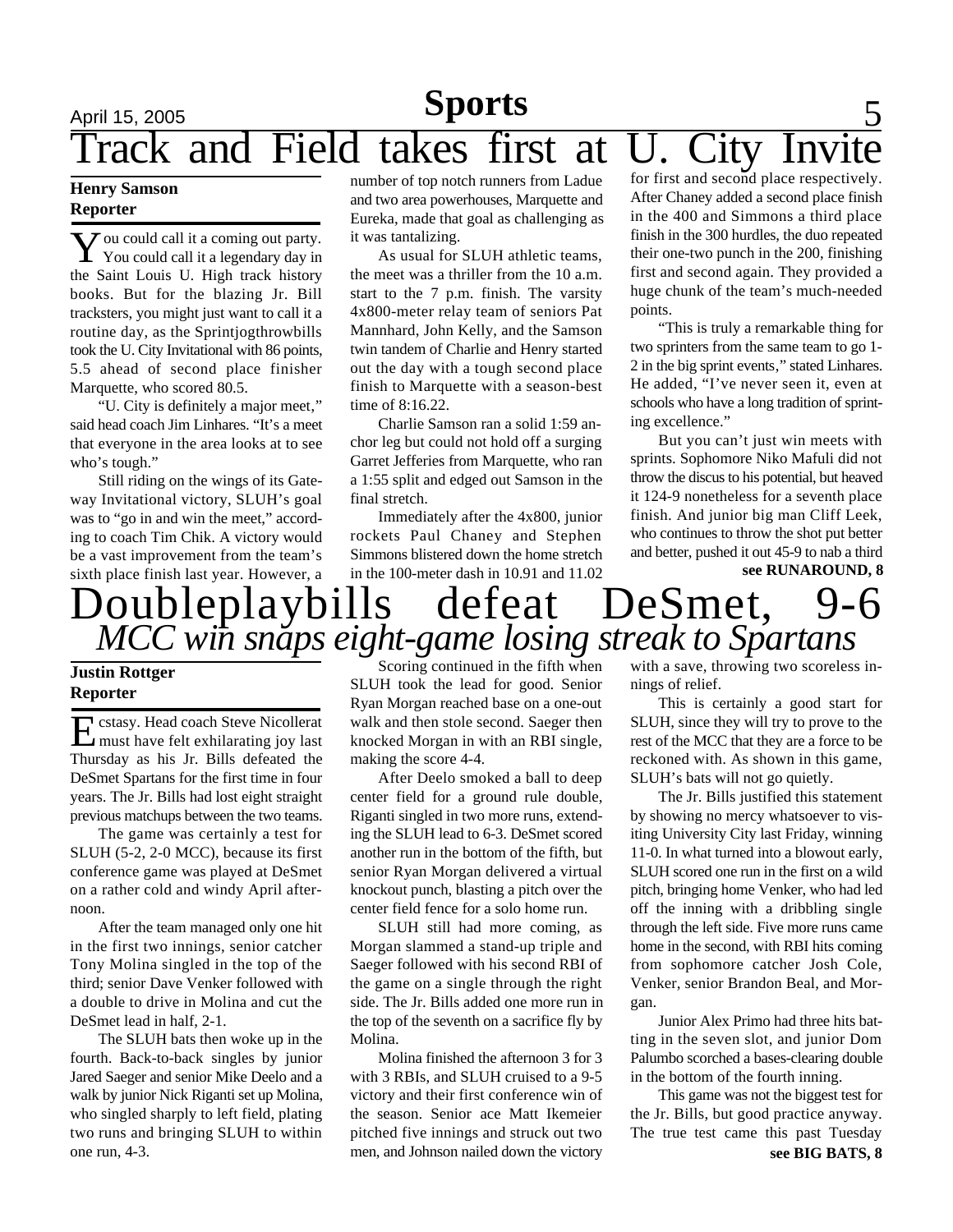# **6 News Sports April 15, 2005** illbills spike two more

## **Sam Stragand Reporter**

 $\sum$  ith the beginning of MCC play yesterday, the St. Louis U. High volleyball team is coming off wins against a surprising Althoff team and a strong Fort Zumwalt South team.

On Friday, the team made the trek across the Mississippi into the Land of Lincoln to play the new Althoff volleyball squad. Since Mom Prom was that night, the varsity squad played first so that seniors Joe Guntli, Bob Schuster, and Steve Baker could accompany their mothers to the dance.

In the first game, the Schneierbills quickly dispatched the smaller Illinois team, 25-13.

In the second game, the Volleybills encountered more resistance from the suprisingly well-rounded Althoff squad. However, after a series of great defensive plays led by junior Dave Bosch, the team regained its confidence to win 25- 17 and take the match, 2-0.

# Pennbills improve to 3-0 in the MCC

## **Killian Hagen Reporter**

The Tennisbills continued their dominance in the St. Louis area this week he Tennisbills continued their domiwith sweeping wins on both the varsity and JV levels against DeSmet on Tuesday night at the Dwight Davis courts in Forest Park, and against CBC on Wednesday night at CBC.

Sophomore No. 1 Abe Souza outmatched his DeSmet opponent Drew Brightfield to come out on top with a 6- 1, 6-1 win.

Junior No. 2 Steve Hipkiss endured against Mike Blossar for final set scores of 6-3, 6-3. Senior Paul Eschen and junior Kevin Howenstein defeated their Spartan opponents at No. 1 doubles with set scores of 6-3, 6-1 to clinch the varsity sweep of DeSmet.

The JV team proved SLUH's depth with an 8-3 victory by No. 1 sophomore Eric Fiedler and a 10-3 win by A.J. Koller and Andrew Nelson at No. 1

Happy to return home, the Guntlibills won a scrappy match on Tuesday against a talented Zumwalt South team. In the first game, the Killbills had trouble from the start when they could not control their serves. However, a combination of crushing kills by junior Kevin Heine, sophomore Murphy Troy, and Schuster put the Schneierbills ahead for good, winning the first game 25-17.

In the second game, a string of serves including three aces from junior Brian Schneier gave the Jumpbills a strong lead. They kept the lead to win the game 25-14 and the match 2-0.

With a games record of 15-2, the Acebills look for a strong showing in the MCC, where Vianney is again favored to win and a strong DeSmet team looks to avenge their loss in the title game to the Griffins last year.

The Killbills play today at Marquette at 5:30 p.m. Next Wednesday at home at 6:00 p.m., the Jr. Bills face the defending state champ Vianney Golden Griffins in a matchup that promises to thrill.

doubles. While the JVbills did suffer some losses, they came out on top, 6-2.

Junior Si Kincaid reflected on the Jr. Bills' win, and "hopes to continue doing well but is surprised that the matches haven't been more competitive."

Wednesday night the Federerbills traveled into West County to face the CBC Cadets. The Jr. Bills furthered their winning streak by crushing CBC on both varsity  $(7-0)$  and JV  $(6-0)$  levels.

Varsity highlights included Jack Horgan's 6-0, 6-0 victory against CBC sophmore Welkner, junior David Lesko's 6-1, 6-1 overpowering of CBC junior Tom Cramer, and seniors Jimmy Chassaing and Andrew Casperson's 6-0, 6-0 triumph at No. 2 doubles.

JV followed suit with clear-cut victories from every doubles team, including freshman Andrew Nelson and junior Jason Rusch's 8-1 success at No.1 doubles.

The Roddickbills hope to continue their success tonight versus Marquette at Dwight Davis in Forest Park at 4:00 p.m.

## **Tom Junker Reporter** Golfbills take third in MC

The Golfbills were excused from class<br>on Monday and headed over to Forhe Golfbills were excused from class est Park for the MCC Tournament. The day was a mixture of the expected and unexpected, beginning with the expected rain that fell on the players towards the middle of the day.

The Jr. Bills took third place as expected with a total score of 396, falling to Chaminade and DeSmet while defeating Vianney and CBC. Some of the highlights included low scores from seniors Steve Lestmann and Matt Bartch, junior Evan Boff, and freshman Michael Ferris.

Ferris shot the lowest score for the Jr. Bills along with Bartch, a 77, which was good for eighth place in the tourney. Head coach Greg Bantle said this of Ferris' performance; "We needed a young gun this year and Ferris certainly gives us that. His small stature provides us with an opportunity to use his talent as a sneak attack on the other team. I think with a lot of experience and some key coaching tips, Ferris can reach even higher levels."

Of the match, Lestmann said, "You know, you just go out there and you give 110 percent and you hope you play good and you want to play good, (and) I think I played pretty good today."

The Birdiebills hope to dominate their next tournament, the Webster Cup, on Monday at 9 a.m.

**Golf Nightbeat** The St. Louis U. High Wood(s)bills tied the CBC Cadets yesterday, 244-244, at Glen Echo. Junior Alex Luebbert took home a 38, the lowest score for the Mastersbills, who also received scores of 39 from freshman Michael Ferris and 40 from junior Mike Doherty.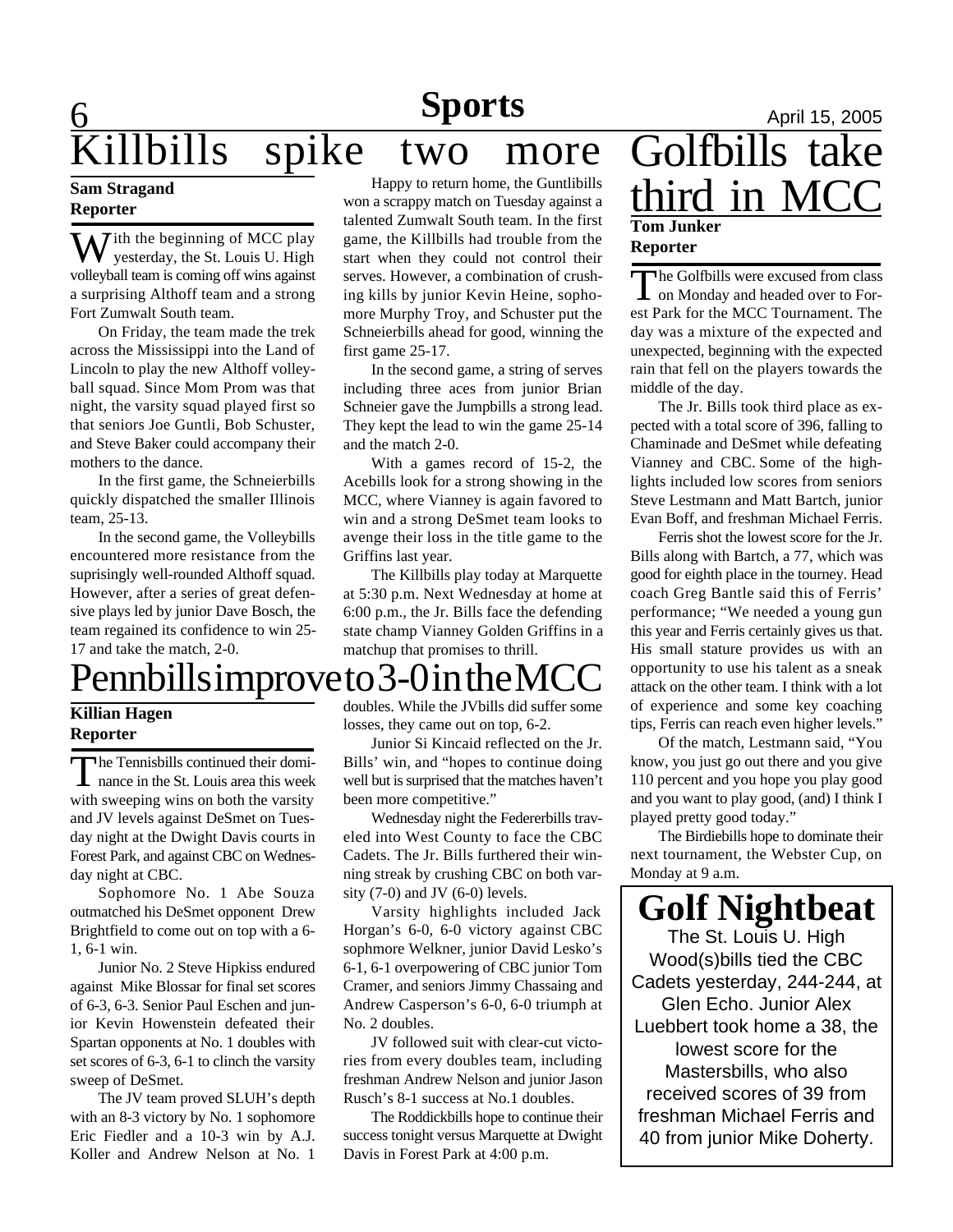### **Mike Eilers Reporter**

Let Thursday, the lacrosse team traveled to Greentree Park to face off against Kirkwood for its first away game ast Thursday, the lacrosse team traveled to Greentree Park to face off of the season.

After a two-hour delay because of late referees, the game finally began at about 7:30, and the Jr. Bills were in for a surprise. Kirkwood scored first in the contest, but that's not what caught the Jr. Bills off guard.

From the very first faceoff of the game, it became apparent that Kirkwood was more concerned with hitting SLUH players as hard and often as possible than with concentrating on the ball. The Laxbills were not expecting such a physical game, but Kirkwood had become riled up after a minor scuffle at the conclusion of the JV game. Nothing major occurred, but the incident served to fire up the Kirkwood squad.

Kirkwood took the early lead, but their own physical play eventually led to

# April 15, 2005 **Sports** 7 arriorbills make it five in a row

their downfall. At first, the Pioneers remained under control, delivering forceful but legal hits. Soon, however, as SLUH put in two quick goals, the Kirkwood team began to fall apart. Penalty after penalty was called on the Pioneers, who dug themselves into a deep hole by allowing SLUH to capitalize on a number of man-up situations.

By halftime, the Brinebills held a satisfactory lead of 4-1, but the team could see that Kirkwood was self-destructing.

In the second half, the referees decided to equal out the penalties, giving SLUH just as many as Kirkwood. However, the Jr. Bills' man-down squad held firm, allowing only one goal in over ten minutes of short-handed play.

On the other hand, SLUH took advantage of its opportunities, increasing their lead throughout the second half. Kirkwood netted a third and final goal late in the game, but it was too little too late as the Streakbills added another win to the record, 10-3.

With a total of 32 minutes of short-

handed play for both teams, it was obvious the referees were in a bad mood after arriving two hours late and missing their favorite show: Survivor.

Junior Dan Pickering commented, "I was a little afraid to go in there. Coach told me that (the Pioneers) would break me in half if they got the chance."

The Laxbills journeyed to Gay Field on Tuesday to compete against the Clayton Greyhounds. In another delayed game (this time due to weather), SLUH came out hot. Under the fear that the game might be rescheduled because of lightning, the Attackbills scored twice early, hoping to finish off Clayton quickly. However, a light drizzle soon developed into a steady shower by halftime. After the quick start, SLUH cooled off a bit with the rain and allowed the Greyhounds to hang around. At halftime the score was 3-1.

The second half continued as the first had finished, with sloppy weather and some sloppy play. The Jr. Bills snuck a few more by the Clayton goalie, but the team owed the win to their own goalie, **see RELAX, 8**

# *Lacrosse Nightbeat*

*Volleyball Nightbeat*



**Last night, the Laxbills's win streak was broken by Parkway Central, as they fell 8-7 in overtime in the SLUH Stadium. The teams were tied going into half, and SLUH tied the game again in the second half after falling behind by two. Seniors Larry Howe and Joe Hof scored three and two goals in the game, respectively. Above, junior Mike Eilers strips a Parkway Central player of the ball in the second half.**



**Last night, the St. Louis U. High Volleybills defeated No. 2 DeSmet Spartans, 22-25, 25-22, 25-20. After losing the first game the Jr. Bills battled back, receiving big kills from sophomore Murphy Troy in the second game and senior Bobby Shuster in the third game. Above, Shuster kills a ball through two DeSmet blockers in the second game.**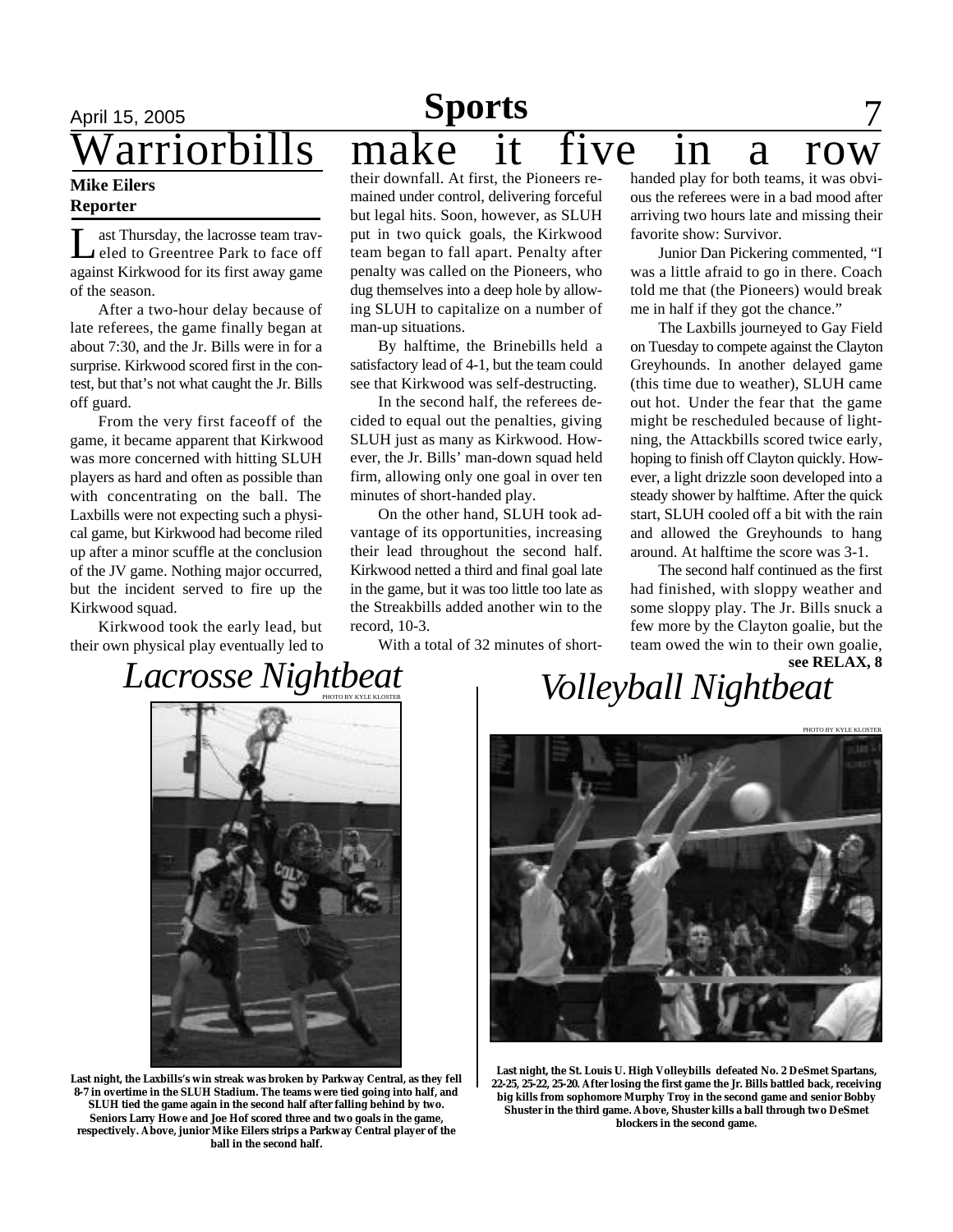## 8 **JNAROUND**

 $(from 5)$  (from 5)

place finish and a few vital points.

The distance squad added some of its own flavor to the day. Senior Dan Meier and junior Ben Murphy-Baum both ran 4:31 in the mile, capturing sixth- and seventh-place finishes, respectively. Senior Charlie Samson gutted out a fifthplace effort in the 800, which he considered "disappointing."

Murphy-Baum also added a 9:48 two mile later in the day for a second place effort.

According to Chik, the most impressive race had to be senior Alex Muntges' two mile in the JV division of the two mile. Muntges essentially ran all by himself and cranked home a 9:44, weaving in and out of the multitudes of runners.

"Muntges and Murhpy-Baum, and Meier for that matter, are going to be a great 1-2-3 for us later on," said Chik as he scuffled through the halls to class.

The real drama of the day unfolded before the last race, the 4x400 meter relay. The sprint and distance squads combined as Chaney, Simmons, and the two Samsons came together for the last event. Just minutes before the event, the coaches learned that SLUH was ahead of Marquette by just 1.5 points.

Simmons smoked through in a 51.5 split that gave SLUH the early lead over Marquette. The two Samsons held position and handed off to Chaney in fifth place. Chaney proceeded to fly around the track to help the team finish in 3:26, good for fourth place. Even though it was no victory, SLUH placed several places ahead of Marquette to seal their victory.

"This is what it's all about," said sprint coach Chuck McCall.

A man of many words, too few which are understandable, said at lunch on Wednesday, "Against the sage wisdom of the critics, SLUH track did in fact win the U. City Invitational." That man was Muntges.

Linhares closed with, "It's great that we won. It really is. But now we've been marked, and have to go into every meet twice as hard because we are the team to beat." The next meet for the tracksters is today at Rockwood High School at 4 p.m.

## BIG BATS

against conference rival Chaminade.

With ominous storm clouds pressing into the area, SLUH's offense seemed to come alive. Bats had been silent for the first four innings, but almost in a flash of lightning, SLUH's offense lit up the field. The Jr. Bills batted around in the fifth with a key hit coming from Johnson, who nearly hit the ball right out of the park but came up just short, bouncing it off the wall; he would end up with a triple on the play. Riganti also drove a pitch deep over the center fielder's head for two more RBIs.

SLUH scored six times in the top of the fifth, and Morgan came in to shut the door on Chaminade. In the top of the seventh, Morgan hit the leadoff man but induced a 5-4-3 double play on nice glove work from third baseman Johnson, sec-

## RELAX

### (from 7)

junior Matt Yoon, and attackman senior Joe Hof. Hof led the team with an impressive four goals on Tuesday, while Yoon came up with numerous saves to keep the Greyhounds to only two goals in the game. Even as the sun set, Yoon kept the cage protected despite poor vision, as Gay Field had no lights. The Fivestraightbills kept the streak alive, finishing off Clayton 6-2.

ond baseman Mike Beal, and first baseman Mike Deelo. Morgan then got the final batter of the game out on a pop fly to left field. SLUH notched its second MCC victory of the season by the score of 6-4.

The Jr. Bills have now won five games in a row and have posted two straight wins in the MCC, a definite confidence booster. SLUH will head into the weekend with a 5-2 record.

They look ahead to a crucial game next Tuesday against Vianney, where MCC supremacy will be on the line. But as the Jr. Bills have shown their fans, they can certainly produce a plethora of runs at once, even to the tune of six in one inning against a very tough pitcher.

SLUH will look to continue their success in a tournament this weekend at Forest Park.

The Jr. Bills' record now stands at 7- 2 as they prepare to depart today for the Brebeuf Jesuit Tournament in Indianapolis this weekend.

Concluded Pickering, "At the tournament, we will have a chance to meet and play against a number of other midwest Jesuit teams. It should be a lot of fun, and the team is really looking forward to a weekend of good lacrosse."

## BASEBALL NIGHTBEAT



**The Diamondbills suffered their first loss to an in-state team last night, falling 9-7 to Mehlville. Although the Jr. Bills started out with a 5-0 lead, they were eclipsed by Mehlville in the fourth, and Mehlville didn't look back from there. Senior Dave Venker provided one highlight in the loss, going 2 for 3 and scoring three runs. Senior Ryan Johnson (above) is seen sliding into third.**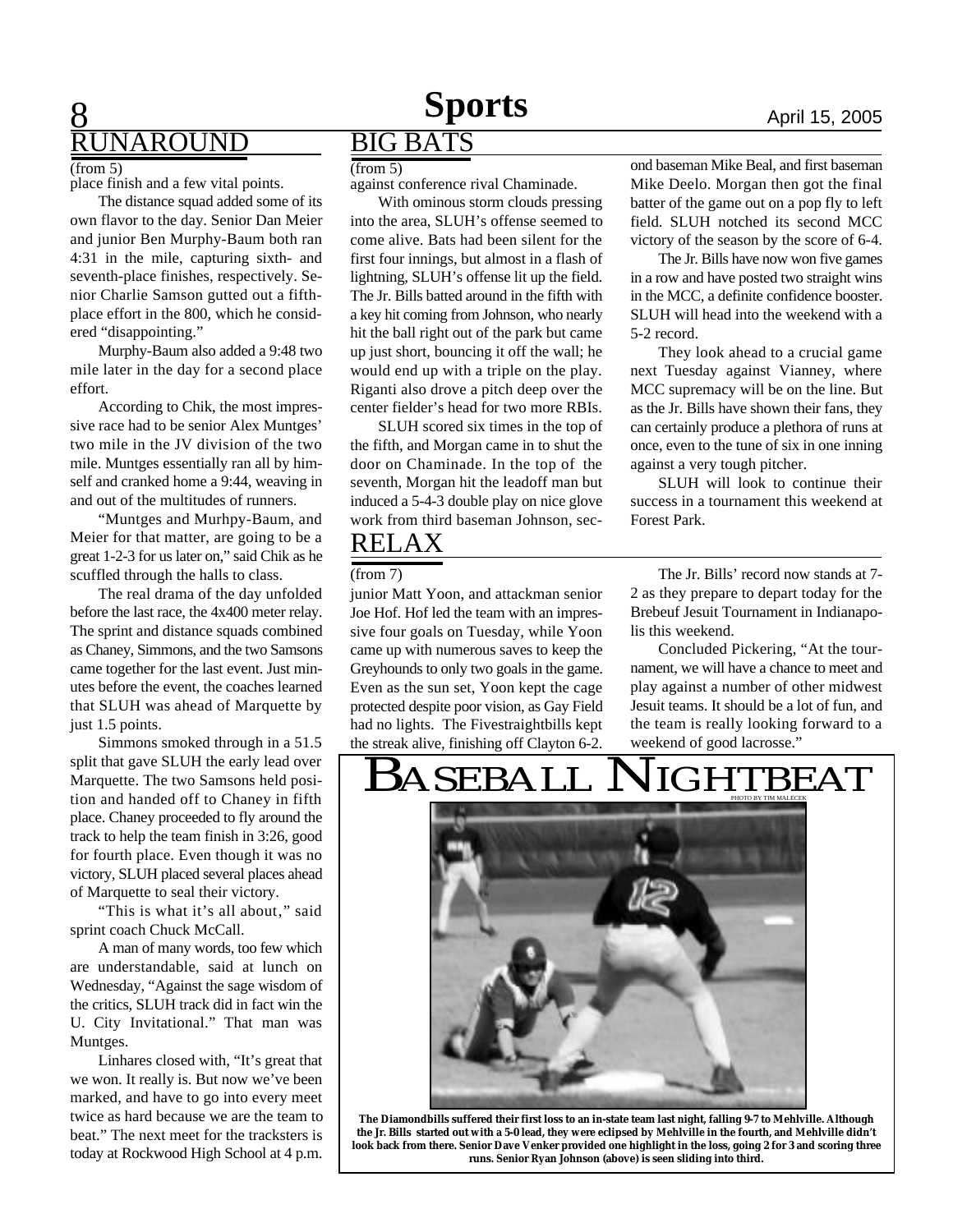# EDITORIAL POLICY PREP NEWS VOL. LXIX<br>--

The Volume LXIX *Prep News* editorial section serves the purpose of being the vehicle of personal opinion, whether from students, faculty, or others wishing to voice an opinion. All topics discussed in the section will be related to St. Louis University High School.

Nothing published either as an editorial or as a letter to the editor should be considered the opinion of the school, the administration, or anyone other than its author or authors.

A *Prep News* editorial is the opinion of the editors on a particular topic. In their writing, the editors will make a strong attempt to express their views in a clear and accurate fashion; they will also strive to offer solutions if the focus of the editorial is a problem.

Either in response to anything in the editorial section or simply in an effort to express one's opinion about a SLUHrelated topic, every member of the SLUH community is welcomed and encouraged to submit a letter to the editors.

Every letter received by the editors will be read and given consideration. All the letters must be signed, but the author's name may be withheld from publication by request.

The *Prep News* editors reserve the right to edit any submissions for publication in order to meet grammatical standards, but they will not skew the author's original intent. Also, the editors reserve the right to withhold from publication any submission if it is deemed vulgar, tasteless, or otherwise inappropriate.

All authors wishing to have letters published must submit them by 4:00 p.m. the Wednesday before the letter is to be published.

Letters may be given to any *Prep News* editor or moderator. In addition, they can be mailed to the *Prep News* courtesy of St. Louis University High School, 4970 Oakland., St. Louis, Mo. 63110, or e-mailed to prepnews@sluh.org.



**Pictured above is art teacher John Mueller's drawing of the exit of the Ignatian Conference Room. The drawing is part of a project drawn by juniors in Mueller's Drawing 2 class during Senior Project. The project, which is hung in the junior hallway, features 360 degrees of drawings of the Ignatian Conference Room.**



*prepnews@sluh.org www.sluh.org/prep\_news.cfm* "FAVORITE IMAGINARY INVENTION" CREDITS

Volume LXIX, Issue 27

**Editor in Chief:** Greg "Chia Pet" Fox **Sports Editor:** Tim "banana peel powered car" Huether

**Features/Photography Editor:** Alex "an affordable private college liberal arts education" Sciuto

**Core Staff:** Sean "1980's cellphones" Powers, Seth "human remote" Clampett, Timo "centrifuge" Kim, Kyle "flux capacitor" Kloster, Brian "time machine" Krebs, Andrew "iron galoshes" Mueth

**Staff:** Eric "the bro" Durban, Tim "parachute pants" Malecek, Andrew "hamburger ear muffs" Schroeder

**Reporters:** Mike "love potion #9" Eilers, Killian "synthetic paper" Hagen, Tom "flubber" Junker, Kevin "everlasting Gobstopper" Michniok, Tim "wing boots" Nesmith, Justin "dream television" Rottger, Henry "SLUH mineral water" Samson, Jim "pop music" Santel, Sam "real-life light sabers" Stragand, John "laffy-less taffy" Taaffe

**Advisors:** Mr. Frank "128-oz. Jump Stop mug" Kovarik, Mr. Sean "GrammarBot 9000" O'Neil

**Moderator:** Mr. Steve "GradePro 2000 Essay Reading ScanTron Machine" Missey

**Computer Consultants:** Jon "donut tire" Dickmann, Tim "bottomless coffee mug" Rittenhouse

The *Prep News* is a publication of St. Louis University High School. Copyright ©2005 St. Louis University High School *Prep News*. No material may be reprinted without the permission of the advisors and editors.